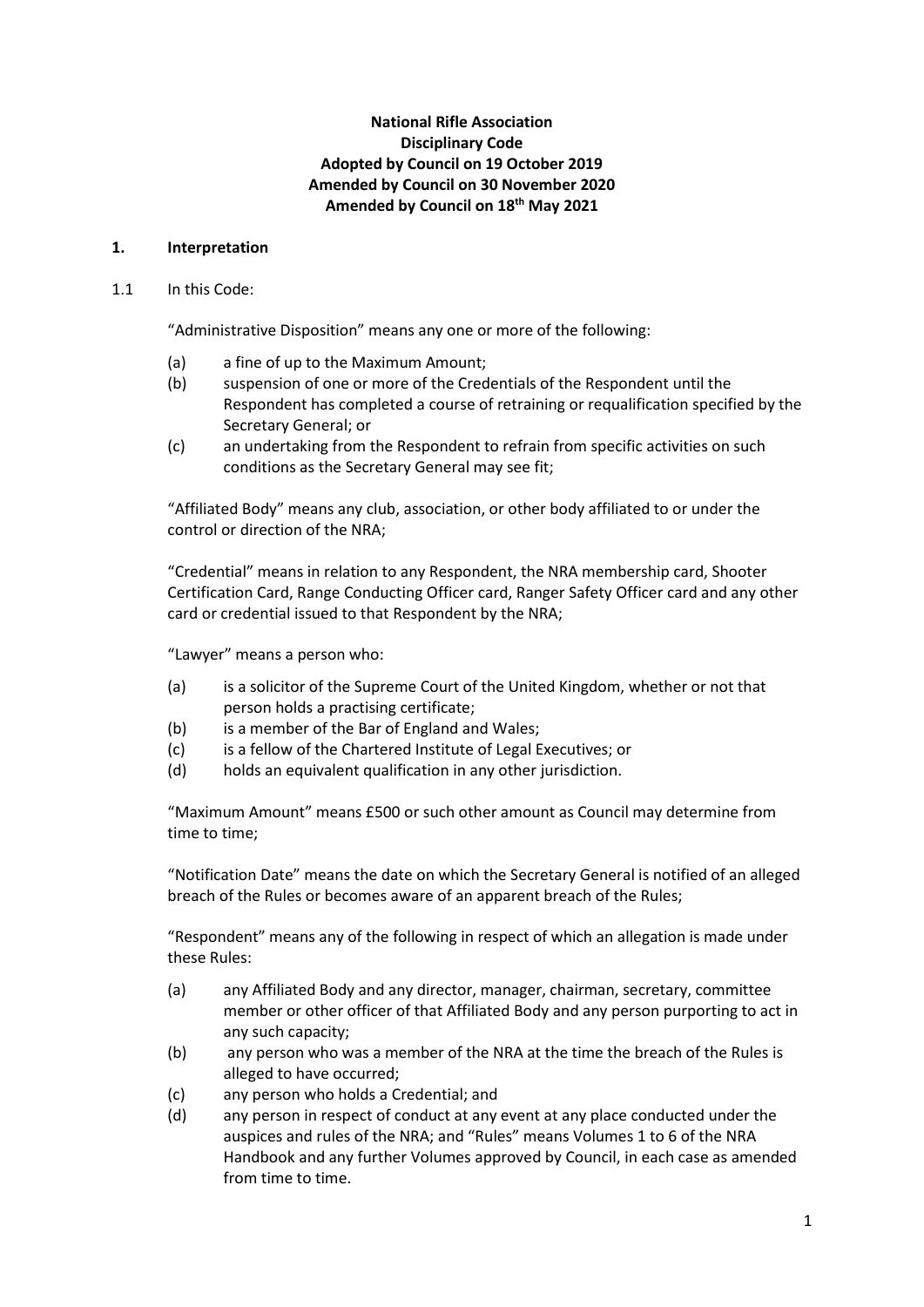# 1.2 A reference to:

- (a) the "Secretary General" is to the Secretary General or to a delegate appointed by the Secretary General for the purposes of this Code; and
- (b) a "hearing" is to a meeting of a Disciplinary Committee or an Appeals Committee convened and held in accordance with this Code.

# **2 Formation of the Disciplinary Body**

- 2.1 The Disciplinary Body consists of six Lawyers and six non-Lawyers. The Disciplinary Body may continue to act despite any vacancies so long as there are at least four Lawyers and four non-Lawyers.
- 2.2 Each Lawyer shall be appointed by the General Council for a term of three years.
- 2.3 Each non-Lawyer shall:
	- (a) be appointed by General Council for a term of 3 years;
	- (b) be a member of General Council at the time of election; and
	- (c) remain a member of the Disciplinary Body even if that person ceases to be a member of General Council;
- 2.4 General Council may re-appoint any member of the Disciplinary Body except that:
	- (a) no non-Lawyer may serve more than two consecutive terms; and
	- (b) a person who has been removed in accordance with this Code may not be reappointed without consent of Council.
- 2.5 The members of the Disciplinary Body shall elect one of their members who is a Lawyer to act as Chairman of the Disciplinary Body by a simple majority established by electronic communication, telephone or post. The Secretary General must make a written record of that decision. That person shall serve as the Chairman of the Disciplinary Body for a term of 3 years and may be re-appointed without any limit on the number of subsequent terms.
- *2.5A* The members of the Disciplinary Body shall elect one of their members who is a Lawyer to act as Vice-Chair of the Disciplinary Body by a simple majority established by electronic communication, telephone or post. The Secretary General must make a written record of that decision. That person shall serve as the Vice-Chair of the Disciplinary Body for a term of 3 years and may be re-appointed without any limit on the number of subsequent terms. The Vice-Chair shall not be a member of Council by virtue of holding that office. If there is no Chairman or the Chairman is unable or unwilling to carry out the functions of Chairman, the Vice-Chair shall:
	- (a) carry out the functions of the Chairman (other than being a member of Council and attending Council Meetings); and
	- (b) provide a written report for each meeting of Council on the activities of the Disciplinary Body that have not previously been reported to Council.
- 2.6 The Chairman of the Disciplinary Body is a member of Council by virtue of holding that office. No other member of Council may be a member of the Disciplinary Body.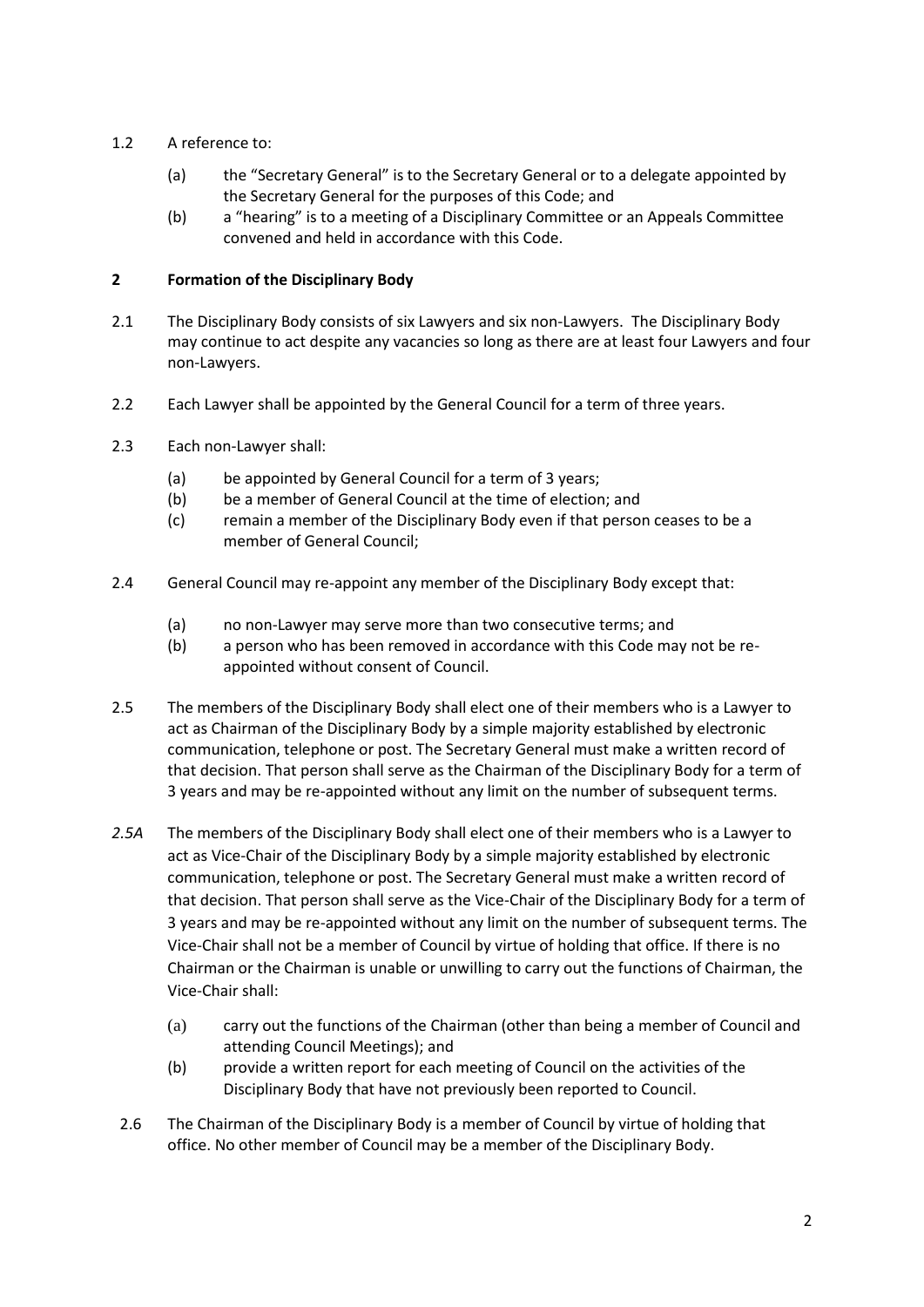- 2.7 If the Chairman of the Disciplinary Body has a conflict of interest in relation to any matter that is the subject of this Code, the Chairman of the Disciplinary Body may nominate another member of the Disciplinary Body who is a Lawyer to carry out the functions of the Chairman of the Disciplinary Body in relation to that matter.
- 2.8 Each of Council and General Council may remove from office any member of the Disciplinary Body who is unable or unwilling to discharge the functions required of that person in relation to the Disciplinary Body.
- 2.9 Council may appoint any member of the Disciplinary Body who is a Lawyer as an interim Chairman of the Disciplinary Body pending an election of a new Chairman of the Disciplinary Body if the Chairman of the Disciplinary Body:
	- (a) becomes unwilling or unable to discharge the functions required of that person in relation to the Disciplinary Body; and
	- (b) is not replaced by the members of the Disciplinary Body within 30 days of becoming unable or unwilling to act.

# **3. Investigations**

The Secretary General must investigate:

- (a) each alleged breach of the Rules; and
- (b) any apparent breach of the Rules of which he becomes aware.
- 3.2 A person who wishes to make an allegation that there has been a breach of the Rules must send to the Secretary General:
	- (a) details of the alleged breach;
	- (b) the name of the Respondent, or information sufficient to enable the Secretary General to identify the Respondent; and
	- (c) all supporting facts, information and materials available to the person making the allegation.
- 3.3 The Secretary General may appoint any person to provide assistance in the investigation of any allegation.
- 3.4 The Secretary General must within 14 days after the Notification Date:
	- (a) if a person alleged that the Respondent has breached the Rules either:
		- (i) notify the person making the allegation that there is insufficient evidence to warrant an investigation into the allegation; or
		- (ii) notify the Respondent and the Chairman of the Disciplinary Body in writing of the allegation; or
	- (b) if the Secretary General became aware of an apparent breach of the Rules either:
		- (i) conclude that there is insufficient evidence to proceed; or
		- (ii) notify the Respondent and the Chairman of the Disciplinary Body in writing of the apparent breach of the Rules.
- 3.5 The Secretary General may with the consent of the Chairman of the Disciplinary Body do all or any of the following at the same time as, or at any time after, notifying the Respondent of the allegation or apparent breach of the Rules: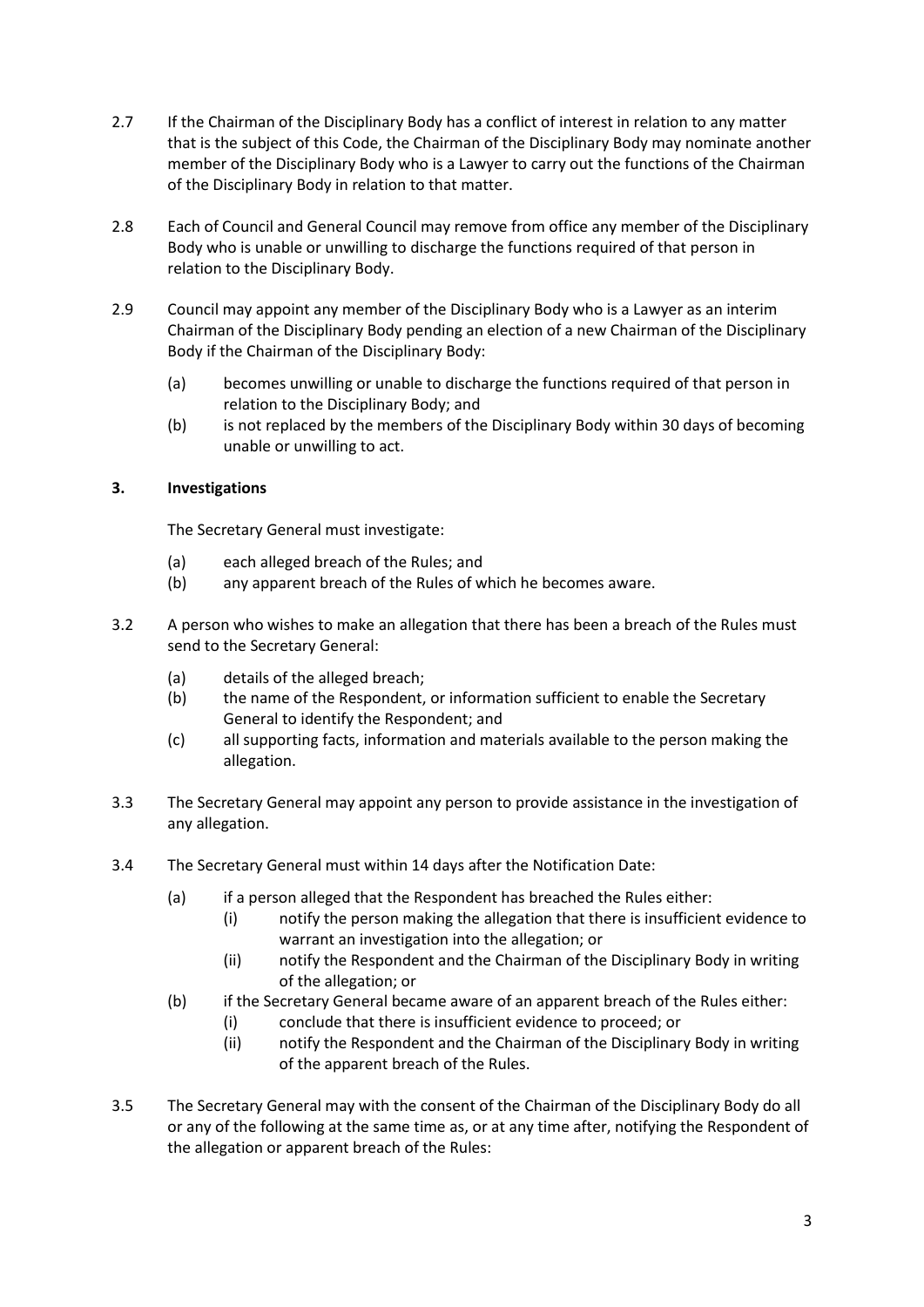- (a) suspend the NRA membership of the Respondent, without prejudice to the rights of the Respondent to the benefit of any insurance provided in conjunction with the membership of the Respondent;
- (b) require the Respondent to deliver to the Secretary General any one or more Credentials of that Respondent; and
- (c) exclude the Respondent from Bisley Camp, until the matter is heard by a Disciplinary Committee.
- 3.6 If an allegation is made of a breach of the Rules or the Secretary General becomes aware of an apparent breach of the Rules in either case relating to the safe conduct of any range facility, the Secretary General may require the Respondent to deliver immediately to the Secretary General any one or more Credentials of that Respondent until the matter is heard by a Disciplinary Committee.

# **4. Administrative Disposition**

- 4.1 The Secretary General may agree an Administrative Disposition with the Respondent in relation to any breach of the Rules if:
	- (a) the Respondent admits the breach of the Rules and agrees to the Administrative Disposition;
	- (b) the Chairman of the Disciplinary Body considers that a hearing is not appropriate having regard to all the circumstances; and
	- (c) the Respondent has not been the subject of an adverse decision in respect of the same breach of the Rules in the three years before the breach occurred.

## **5. Hearings**

- 5.1 The Secretary General must convene a Disciplinary Committee if the Secretary General:
	- (a) concludes that there is substantive evidence of a breach of the Rules and there has been no Administrative Disposition of the matter;
	- (b) is directed to do so by the Chairman of the Disciplinary Body, in which case the Chairman of the Disciplinary Body will be deemed to have a conflict of interest in relation to that matter; or
	- (c) is requested to do so by the Respondent.
- 5.2 The Secretary General must:
	- (a) prepare a summary of the results of the investigation of the alleged breach of the Rules and collate the evidence in relation to that alleged breach for the Disciplinary Committee, with assistance from such persons as the Secretary General may consider appropriate; and
	- (b) provide to the members of the Disciplinary Committee and the Respondent not later than fourteen days before the date of the hearing, or such shorter period as the Respondent and the Chairman of the Disciplinary Body may agree:
		- (i) that summary;
		- (ii) that evidence; and
		- (iii) the names of the person making the allegation and any witness who has provided evidence or will provide evidence at the hearing.
- 5.3 Each Disciplinary Committee consists of four or six members of the Disciplinary Body, with an equal number of Lawyers and non-Lawyers.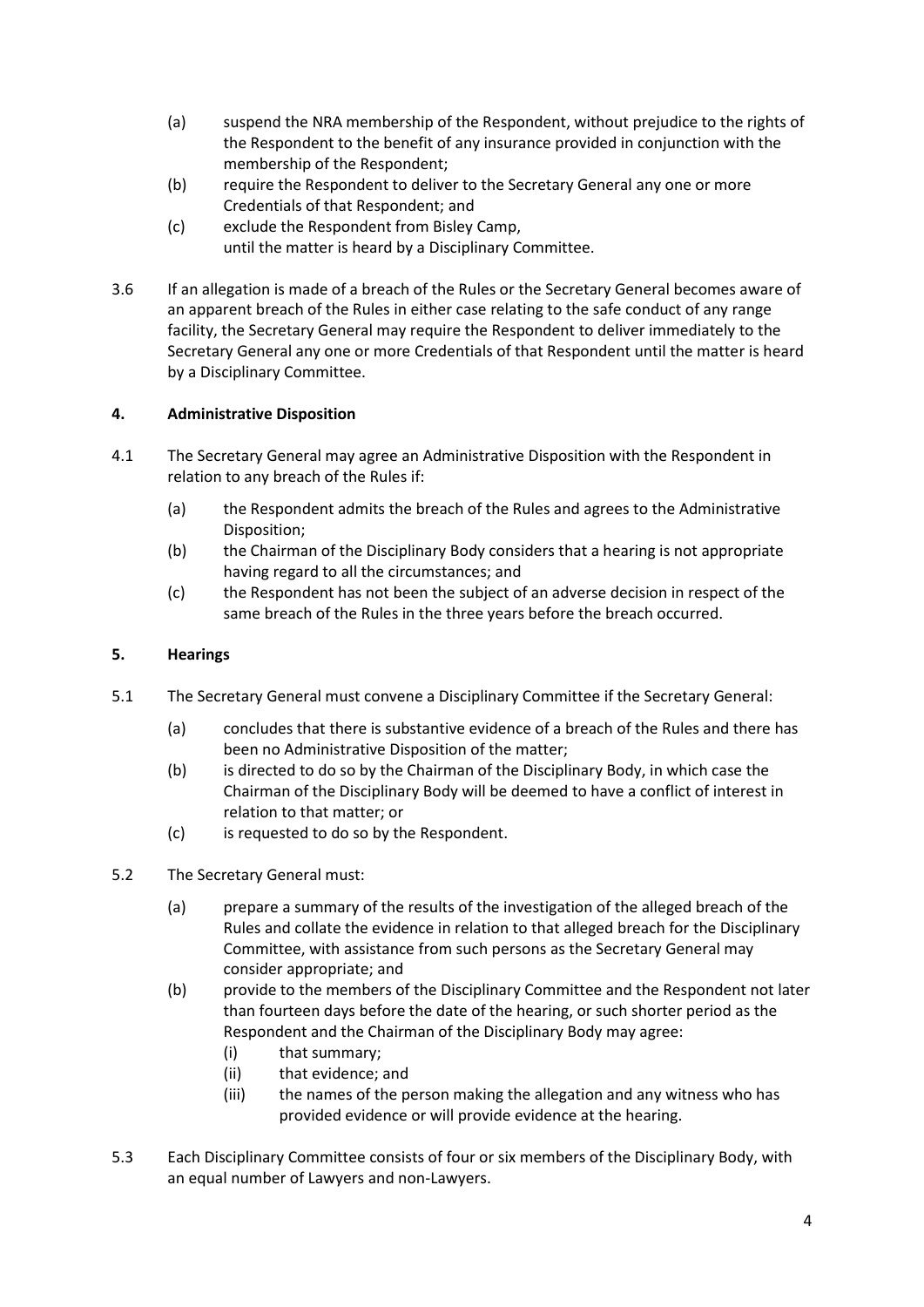- 5.4 When selecting persons to serve on a Disciplinary Committee the Secretary General:
	- (a) may consult the Chairman of the Disciplinary Body;
	- (b) must invite members of the Disciplinary Body in reverse order of the number of times they have served on a Disciplinary Committee, excluding members with a conflict of interest in relation to the matters that are the subject of the hearing; and
	- (c) must include the Chairman of the Disciplinary Body as a member of the Disciplinary Committee if the Chairman of the Disciplinary Body requests and has no conflict of interest in relation to the matters that are the subject of the hearing.
- 5.5 The chairman of a Disciplinary Committee is:
	- (a) the Chairman of the Disciplinary Body, if he is a member of that Disciplinary Committee; or
	- (b) a Lawyer selected by the members of that Disciplinary Committee, in all other cases.
- 5.6 The chairman of a Disciplinary Committee has a casting vote in relation to any decision of that Disciplinary Committee.
- 5.7 No action may be taken in relation to an alleged breach of the Rules if the Secretary General has not convened a Disciplinary Committee to hear the allegation within six (6) months after the Secretary General notified the Respondent of the allegation or apparent breach of the Rules.
- 5.8 The Respondent may:
	- (a) appear in person;
	- (b) be accompanied by another person;
	- (c) be represented by another person;
	- (d) provide argument and evidence orally or in writing either in person or through a representative; and
	- (e) call witnesses and question any person giving evidence at the hearing either in person or through a representative.
- 5.9 A Disciplinary Committee may conduct a hearing in the absence of the Respondent if that Respondent:
	- (a) refuses to attend; or
	- (b) is offered not less than three dates for a hearing, over a period of not less than three weeks, with the option of participating by electronic means, and the Respondent declines all of those dates.
- 5.10. A finding of fact by a Disciplinary Committee is final unless there is:
	- (a) evidence that could not reasonably have been provided at the original hearing and which, if available at the original hearing, would have been reasonably likely to change the outcome; or
	- (b) an obvious error in a finding of fact that could reasonably be considered to have affected the outcome of the hearing.
- 5.11 The Secretary General bears the burden of proof in relation to any allegation of a breach of the Rules and the Disciplinary Committee must make its decision on the balance of probabilities.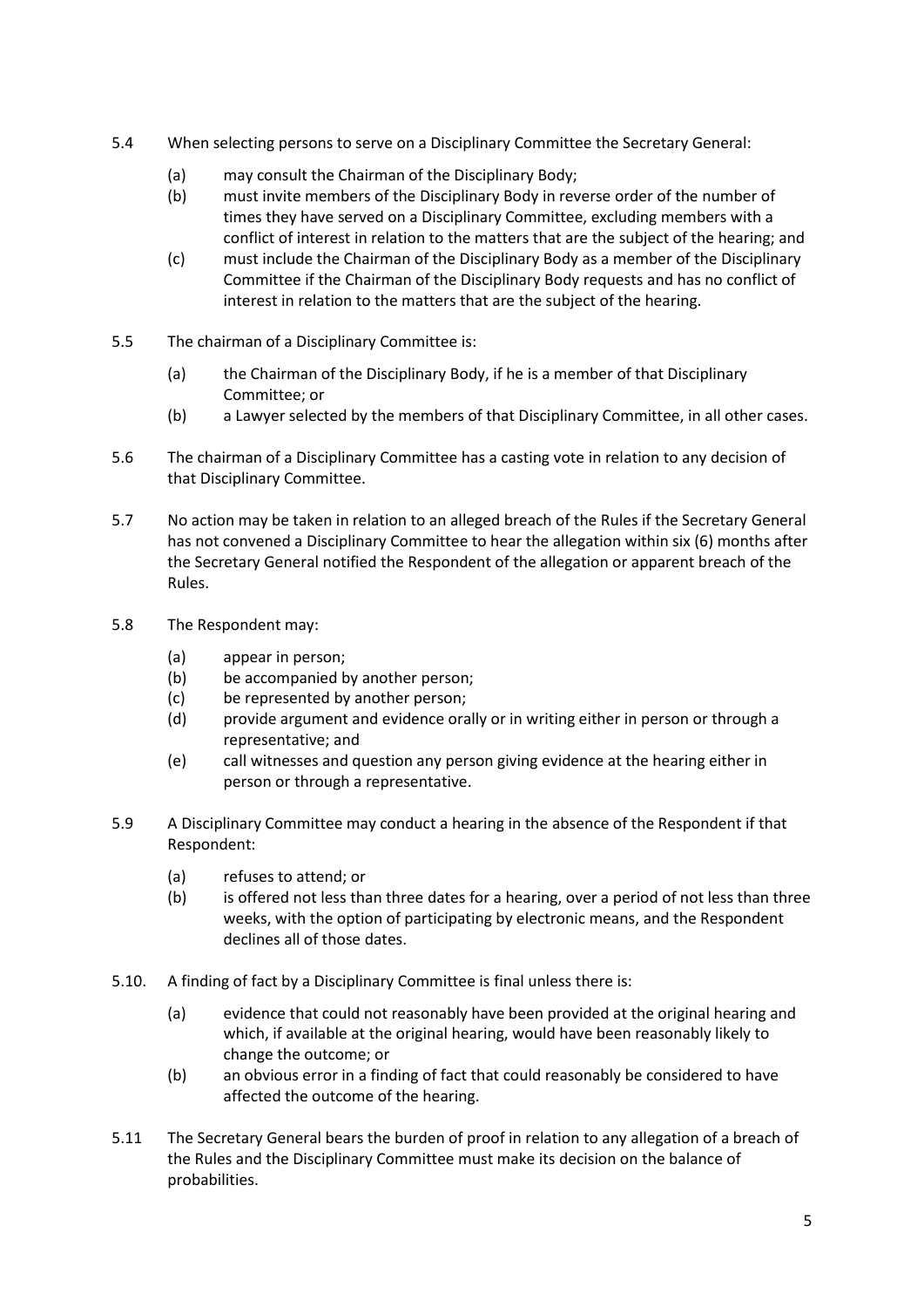- 5.12 Each person involved in any proceedings under this Code must keep confidential those proceedings, except as required by law.
- 5.13 All correspondence under this Code may be sent by email if the Respondent provides an email address for this purpose.

### **6. Appeals**

- 6.1 A Respondent may appeal the decision of a Disciplinary Committee by notifying the Secretary General. That notice must:
	- (a) be received by the Secretary General within fourteen days after the date the decision of the Disciplinary Committee was given to the Respondent;
	- (b) state the grounds on which the Respondent wishes to appeal, which must be one or more of the grounds listed in paragraph 6.2; and
	- (c) state the evidence on which the Respondent intends to rely relating to the grounds of appeal.
- 6.2 The Respondent may only appeal on one or more of the following grounds:
	- (a) procedural unfairness by the Disciplinary Committee in the conduct of the hearing that could reasonably be considered to have affected the outcome of the hearing;
	- (b) an obvious error in a finding of fact by the Disciplinary Committee that could reasonably be considered to have affected the outcome of the hearing;
	- (c) there is evidence that could not reasonably have been provided at the original hearing and which, if available at the original hearing, would have been reasonably likely to change the outcome; and
	- (d) the severity of the penalty.
- 6.3 Either:
	- (a) the Secretary General must convene an Appeals Committee in relation to any appeal made in accordance with this Code; or
	- (b) if the Chairman of the Disciplinary Body determines that it will not be possible to convene an Appeals Committee, the Chairman of the Disciplinary Body may request Council to instruct a barrister or solicitor of not less than 10 years' experience to hear the appeal,

and if the appeal has not been heard within three (3) months after the date the Secretary General received the notice of appeal, the decision of the Disciplinary Committee lapses and no further action may be taken.

- 6.4 Each Appeals Committee consists of four or six members of the Disciplinary Body, with an equal number of Lawyers and non-Lawyers. The Secretary General must select members of an Appeals Committee in the same way as a Disciplinary Committee except that:
	- (a) no member of the Disciplinary Committee for the original hearing may be a member of the Appeals Committee hearing the appeal from that Disciplinary Committee;
	- (b) no member of the Disciplinary Body with a conflict of interest in relation to the matters that are the subject of the hearing may be a member of that Appeals Committee; and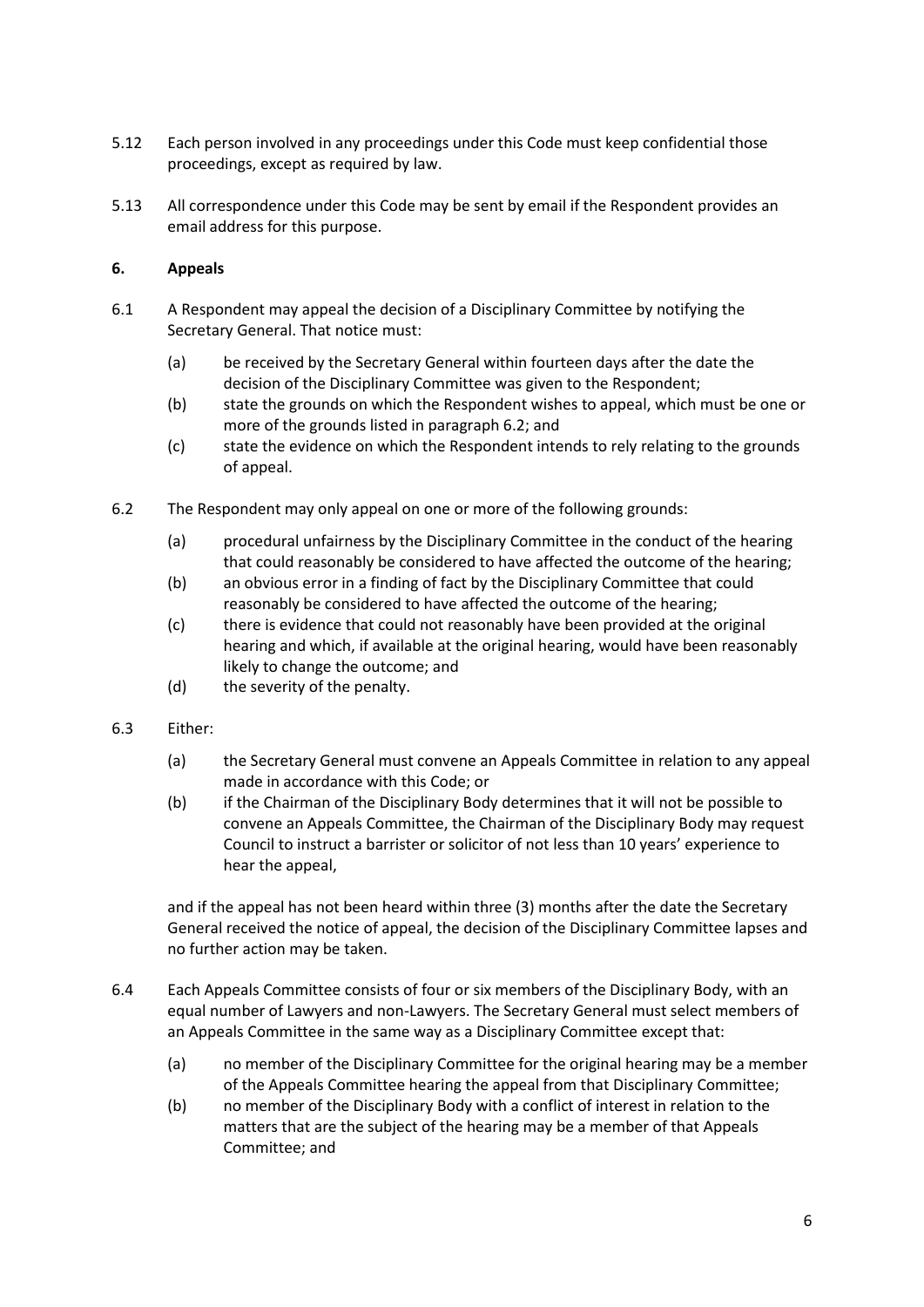- (c) subject to paragraphs (a) and (b), the Chairman of the Disciplinary Body must be invited to be the chairman of the Appeals Committee.
- 6.5 The decision of a Disciplinary Committee in respect of which an appeal is made continues in force pending the outcome of the appeal unless:
	- (a) the Respondent requests at the hearing that the decision is suspended pending an appeal; and
	- (b) the Chairman of that Disciplinary Committee determines at the time the decision in respect of that hearing is made that it is appropriate to suspend that decision pending an appeal, if the Respondent appeals that decision.
- 6.6 An Appeals Committee may increase, decrease or cancel any penalty imposed by any Disciplinary Committee or impose a different penalty or impose one or more additional penalties.
- 6.7 An appeal is not a re-hearing of the matter and an Appeals Committee may only consider the grounds on which the appeal is made.
- 6.8 The decision of an Appeals Committee is final and binding.
- 6.9 The Appeals Committee is convened and operates in the same way as a Disciplinary Committee except as set out in this paragraph.

### **7 Proceedings**

- 7.1 A Disciplinary Committee may hold meetings and conduct hearings in person, by videoconference or other electronic means in which each attendee can communicate with each other attendee.
- 7.2 A Disciplinary Committee may reach its decision at the hearing or by circulating a written decision that has the same effect as if reached at the hearing. A Disciplinary Committee is not required to give reasons for its decision, but must state any finding of fact it has made.
- 7.3 A captain of a team from outside the United Kingdom may attend and speak in that capacity at a hearing in which the Respondent is a member of that team.
- 7.4 The Secretary General must nominate a person to act as secretary to each Disciplinary Committee. Any notes taken by that person are a summary only and not verbatim and shall not be provided to the Respondent.
- 7.5 No person may make any video recording of any proceedings. The secretary of each Disciplinary Committee must arrange for an audio recording of that hearing. No other person at the hearing may have with them any device capable of audio or video recording. The Respondent and any person acting on behalf of the Respondent may listen to the audio recording of the hearing of that Respondent at the offices of the NRA during working hours upon giving reasonable notice but may not make a copy of that audio recording. The NRA is not required to provide any transcript of any audio recording. The NRA may destroy any audio recording no earlier than six months after:
	- (a) the date the Disciplinary Committee announces its decision, if no appeal is made; and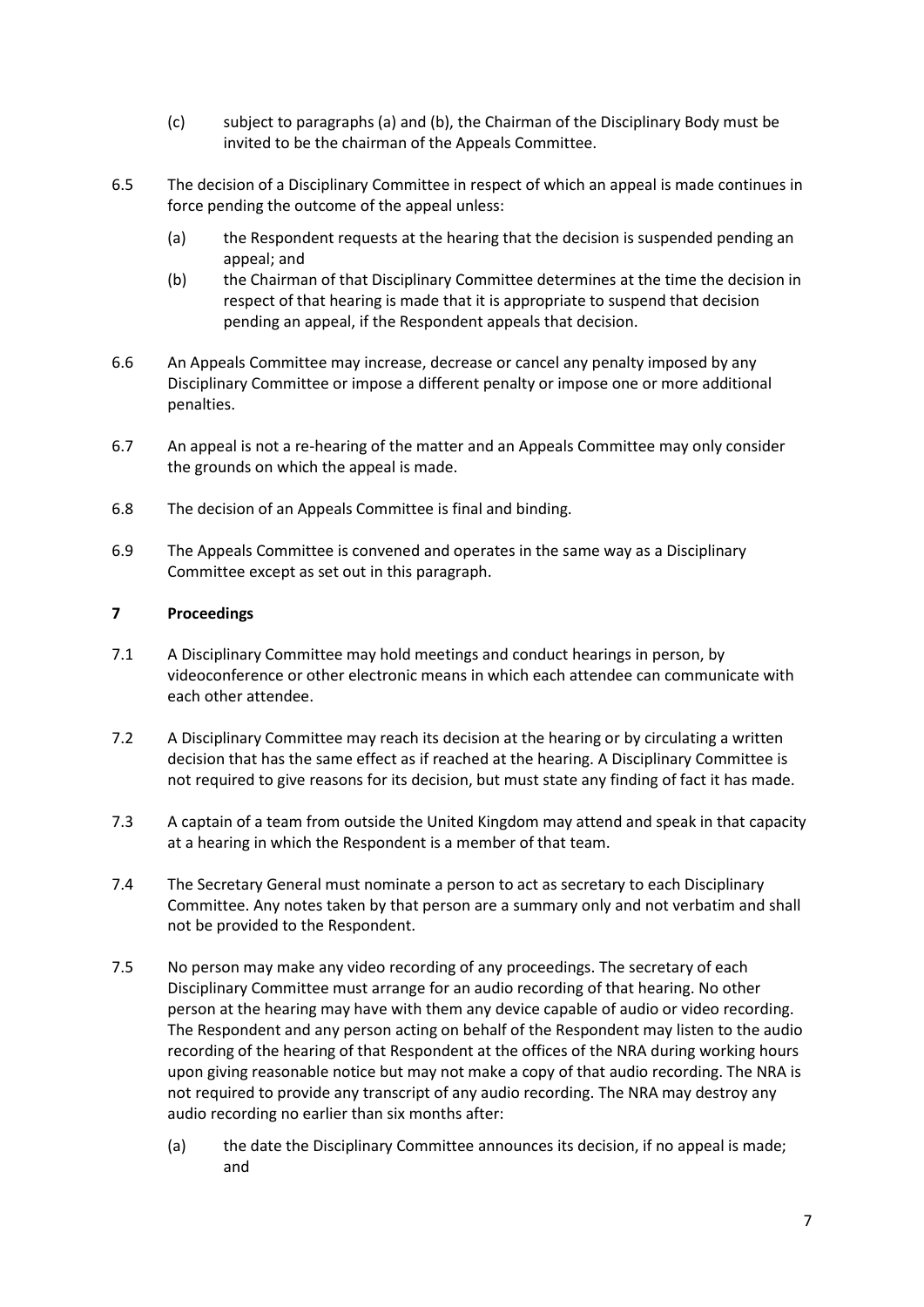- (b) the date the result of the appeal is announced, if an appeal is made.
- 7.6 The Secretary General must not participate in any deliberations or decision-making of any Disciplinary Committee or Appeals Committee.
- 7.7 Proceedings under this Code are independent of the power of the Chief Executive of the National Shooting Centre Limited to exercise any powers that such Chief Executive may have.

### **8 Records and Publication**

- 8.1 The Secretary General must maintain a register showing in respect of each hearing:
	- (a) the name of the Respondent;
	- (b) the names of the members of that Disciplinary Committee or Appeals Committee; and
	- (c) the decision of that Disciplinary Committee or Appeals Committee including the penalty imposed on the Respondent.
- 8.2 The Secretary General must maintain a register showing in respect of each Administrative Disposition:
	- (a) the breach of the Rules and the name of the Respondent; and
	- (b) the terms of that Administrative Disposition.
- 8.3 The Secretary General may publish the decision of each Disciplinary Committee and each Appeals Committee in the NRA Journal, on the NRA website and on the notice board of the Secretary General and must do so if required by the Respondent. The Secretary General must not publish the decision of a Disciplinary Committee during the period of time available to the Respondent to appeal that decision and, if the Respondent appeals, before that appeal is heard.
- 8.4 The Secretary General must withhold the name of the Respondent from publication if:
	- (a) the Respondent requests at the time of the hearing; and
	- (b) the Chairman of the Disciplinary Committee or Appeals Committee agrees.
- 8.5 The Secretary General must notify the name of any person who is expelled from membership of the NRA to:
	- (a) the Chief Executive of the National Shooting Centre Limited; and
	- (b) to the extent required by law, the relevant chief officer of police.
- 8.6 The Secretary General must make such notifications as are required by law if a Disciplinary Committee or Appeals Committee decides that the Respondent has committed an act, the occurrence of which must by law be notified to the police, local authority, statutory body or other entity.

#### **9 Penalties**

9.1 If a Rule specifies a penalty for a breach of that Rule, a Disciplinary Committee or an Appeals Committee may impose that penalty or such lesser penalty as it may determine.